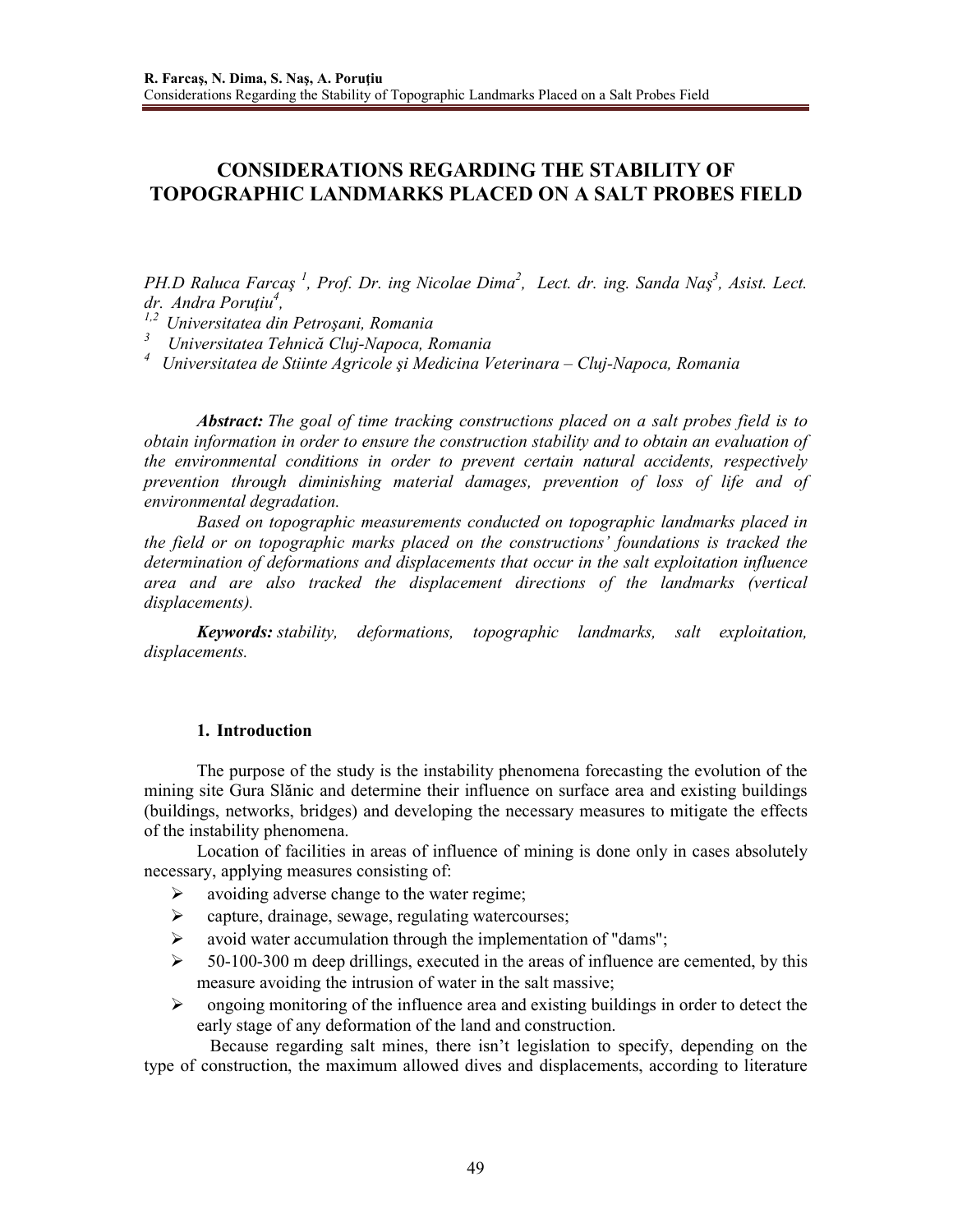and observations from different salt basins, including Gura Slănic, it can be stayed that in areas affected by the exploitation, land movements are:

- $\blacktriangleright$  movements due to the imbalance caused by the exploitation, without the modifying action of possible dissolution phenomena on the back of salt, exhibiting phases of:
	- acceleration:
	- constant speed;
	- extinguishing.
- $\blacktriangleright$  movements due to the imbalance caused by the exploitation, over which it over lapses the modifying effect of the dissolution on the back of the salt, exhibiting phases  $of:$ 
	- acceleration;
	- dissolution of floors slabs and pillars;
	- subsidence.

 Norms and standards in construction (NP-055-2001 on seismic design of housing construction, social-cultural, industrial and agricultural buildings, STAS 1242/61) regulates the design of new buildings and presents principles for assessing the level of protection of the existing buildings, and determines the potential intervention measures in emergency situations.

 Târgu Ocna locality is in the seismic zone C. Because of this seismic zone classification and according to STAS 1242/61 that prohibits placement of constructions in areas where there are gaps underground and also because of dives that are recorded here, it is recommended the removal from the GUP of the lands associated with the exploitation perimeter Gura Slănic - Târgu Ocna.

# **2. Materials and methods**

 The aim of topographic works is to monitor the instability phenomena manifested on the surface of land adjacent to the salt exploitation from Gura Slănic by topographic surveying completed in time.

Topographic monitoring involves conducting measurements and their analysis and interpretation. The monitoring points are coded and materialized in the field through terminals, landmarks and topographic marks placed in the foundations of buildings, having established topographic coordinates.

Topographical level measurements were executed using level LEICA DNA 03 and invar laths with bar code, according to specific methodology for middle geometric leveling. For conducting measuring, indirect measurement method was adopted.

Precision topographic measurements conducted on time tracking marks, have an important role in the concept of tracking (surveillance) of land surface deformations and stability of Gura Slănic probes field.

For calculating the elevations of all milestones in the probes field from Gura Slănic was used the starting elevation of the reference landmark RN (DTM) 1940 from the railway station building in Târgu Ocna.

To determine the vertical displacements of tracking benchmarks, level measurements were performed to obtain elevation (z) for each item.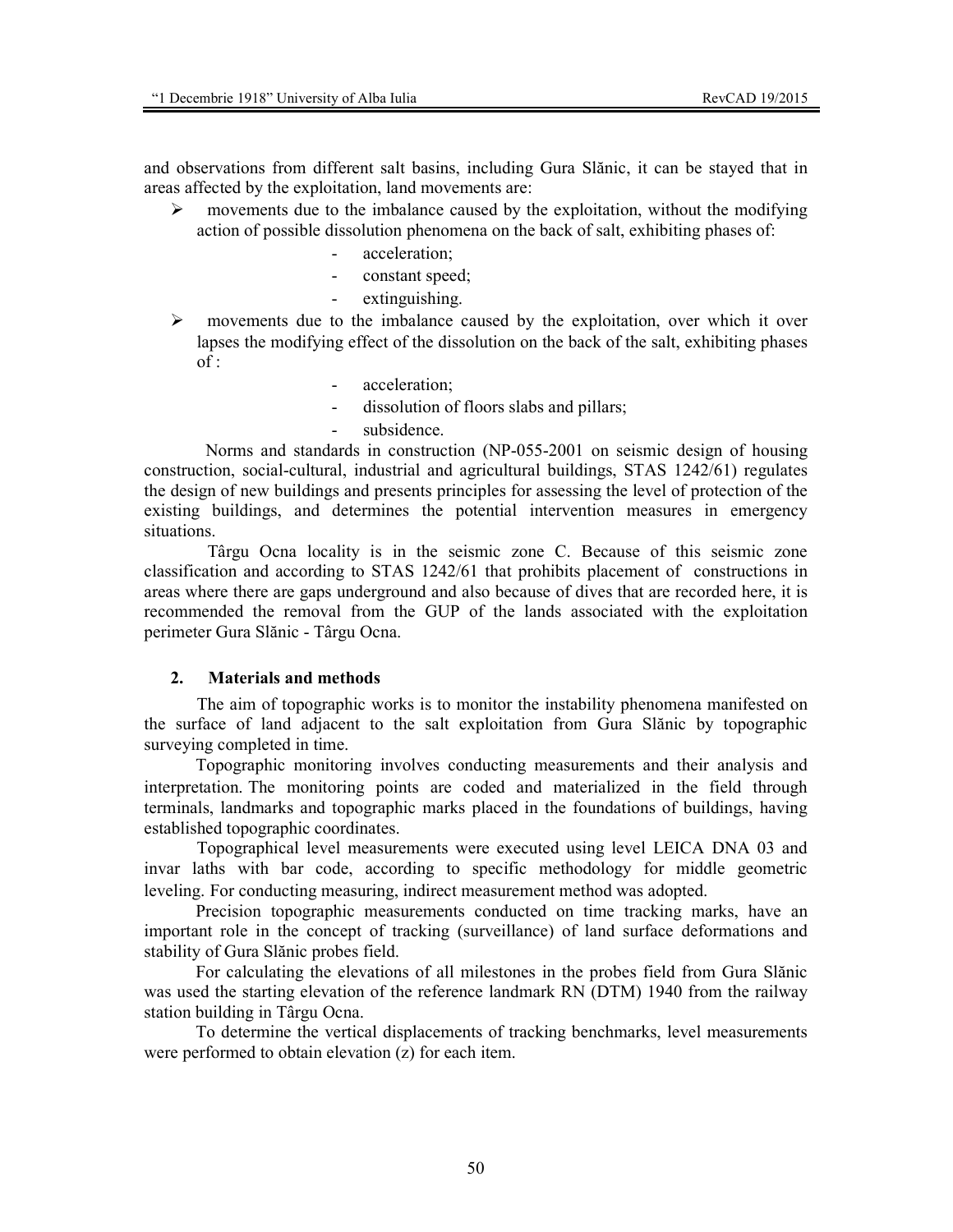Vertical movement represents the level change of that area in relation to the initial level of the same area.

It is a parameter that can be determined directly by level topographic surveying.

Vertical displacement (∆Z) is determined by the difference between the elevation from the current measurement and the elevation from the previous measurement (immersion during period **∆S)** or primary measurement (total immersion S).

# **3. Analysis of the results of level measurements registered by topographic marks placed in the foundations of the constructions in the probes field**

Results of processing leveling measurements performed on topographic marks are shown in the following table:

| $\frac{1}{2}$ and $\frac{1}{2}$ . Even thought internal register of $\frac{1}{2}$<br>ropogrupino mumo |                 |                 |                 |                 |                 |
|-------------------------------------------------------------------------------------------------------|-----------------|-----------------|-----------------|-----------------|-----------------|
| Landmark                                                                                              | $\Delta S$ [mm] | $\Delta S$ [mm] | $\Delta S$ [mm] | $\Delta S$ [mm] | $\Delta S$ [mm] |
| <b>Name</b>                                                                                           | 2009-2010       | 2010-2011       | 2011-2012       | 2012-2013       | 2013-2014       |
| P <sub>1</sub>                                                                                        | $-11.4$         | 4.3             | $-4.3$          | $-4.9$          | $-0.3$          |
| P <sub>2</sub>                                                                                        | $-7.5$          | $-12.7$         | 8.4             | $-13.4$         | $-7.9$          |
| P <sub>3</sub>                                                                                        | $-4.9$          | $-3.1$          | $-4.4$          | $-4.9$          | $-5.3$          |
| P4                                                                                                    | $-8.5$          | $-6.2$          | $-7.6$          | $-10.4$         | $-10.2$         |
| P <sub>5</sub>                                                                                        | $-10.4$         | $-8.7$          | $-8.7$          | $-11.3$         | $-11.5$         |
| P <sub>6</sub>                                                                                        | $-13.6$         | $-6.0$          | $-9.8$          | $-11.7$         | $-12.7$         |
| P7                                                                                                    | $-6.3$          | $-7.9$          | $-10.7$         | $-14.5$         | $-11.4$         |
| P <sub>8</sub>                                                                                        | $-4.1$          | 1.1             | 3.5             | $-8.2$          | $-6.4$          |
| P <sub>9</sub>                                                                                        |                 |                 |                 |                 | 0.0             |
| P10                                                                                                   | $-1.9$          | $-2.3$          | $-0.4$          | $-7.2$          | $-7.8$          |
| P11                                                                                                   |                 | $-1.7$          | $-1.2$          | $-6.6$          | $-8.0$          |
| P12                                                                                                   |                 | $-0.9$          | $-1.9$          | $-8.7$          | $-7.4$          |
| P13                                                                                                   | $-6.0$          | $-2.1$          | 0.4             | $-7.8$          | $-8.3$          |
| P14                                                                                                   |                 | $-1.8$          | 8.1             | $-7.6$          | $-9.5$          |
| P15                                                                                                   | $-1.0$          | $-1.5$          | 3.8             | 2.1             | $-15.1$         |
| P <sub>16</sub>                                                                                       | $-1.7$          | $-0.9$          | 4.8             | 3.3             | $-14.2$         |
| P17                                                                                                   | $-1.5$          | $-1.4$          | 3.7             | 4.5             | $-22.2$         |
| P18                                                                                                   | $-1.2$          | $-1.7$          | 4.1             | 3.8             | $-14.2$         |
| P19                                                                                                   | 0.0             |                 |                 |                 | 0.0             |
| P <sub>20</sub>                                                                                       | $-7.3$          | $-10.9$         | $-3.2$          | 6.0             | $-7.7$          |
| P <sub>21</sub>                                                                                       | $-5.9$          | $-1.2$          | 0.9             | $-7.7$          | $-6.5$          |

Table 1. Level measurements registered by topographic marks

# **∆S [mm] – Immersion on period**

In the construction area, values of immersion for the period 2010-2011 recorded by the landmarks are between  $[-10.9 \div 4.3 \text{ mm}]$ .

In the period 2011-2012, the stability tracking landmarks registered immersion values between  $[-10.7 \div 8.4 \text{ mm}]$ .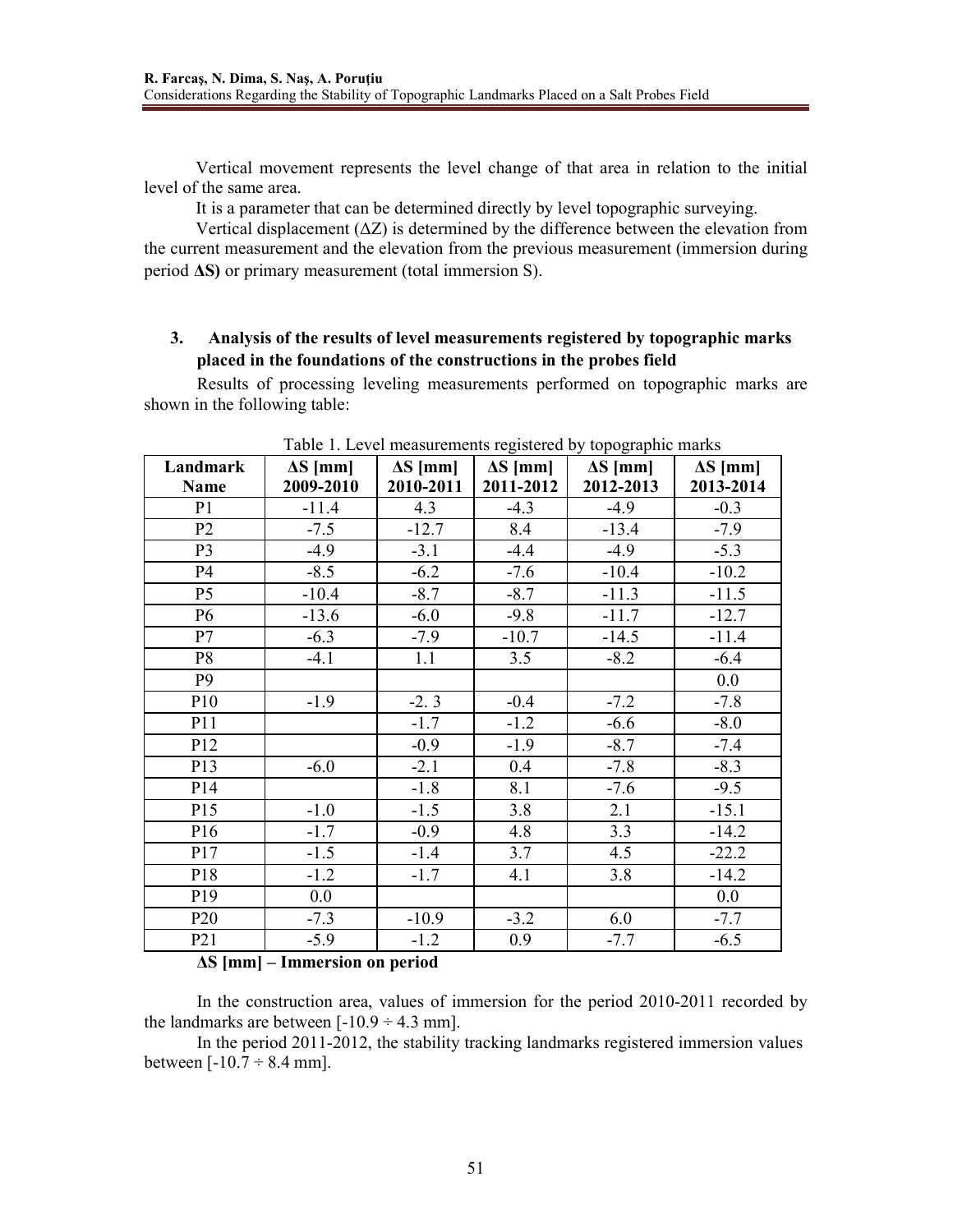In the period 2012-2013, the stability tracking landmarks registered immersion values between  $[-14.5 \div 6.0 \text{ mm}]$ .

During 2013-2014, the stability tracking landmarks registered immersion values between  $[-22.2 \div 0$  mm].

In the analyzed area, during 2013-2014, all tracking landmarks registered negative values for immersion on period.

In the variation diagrams it can be seen each landmark's development in terms of immersion on period recorded during a certain measurement (Fig. 1).

Based on planimetric coordinates and on immersion values during 2013-2014, were represented izoimmersions (equal immersion curves) on this leveling route and they are



shown in Fig. 2.

Fig.1. Variation Diagram of Immersion on Period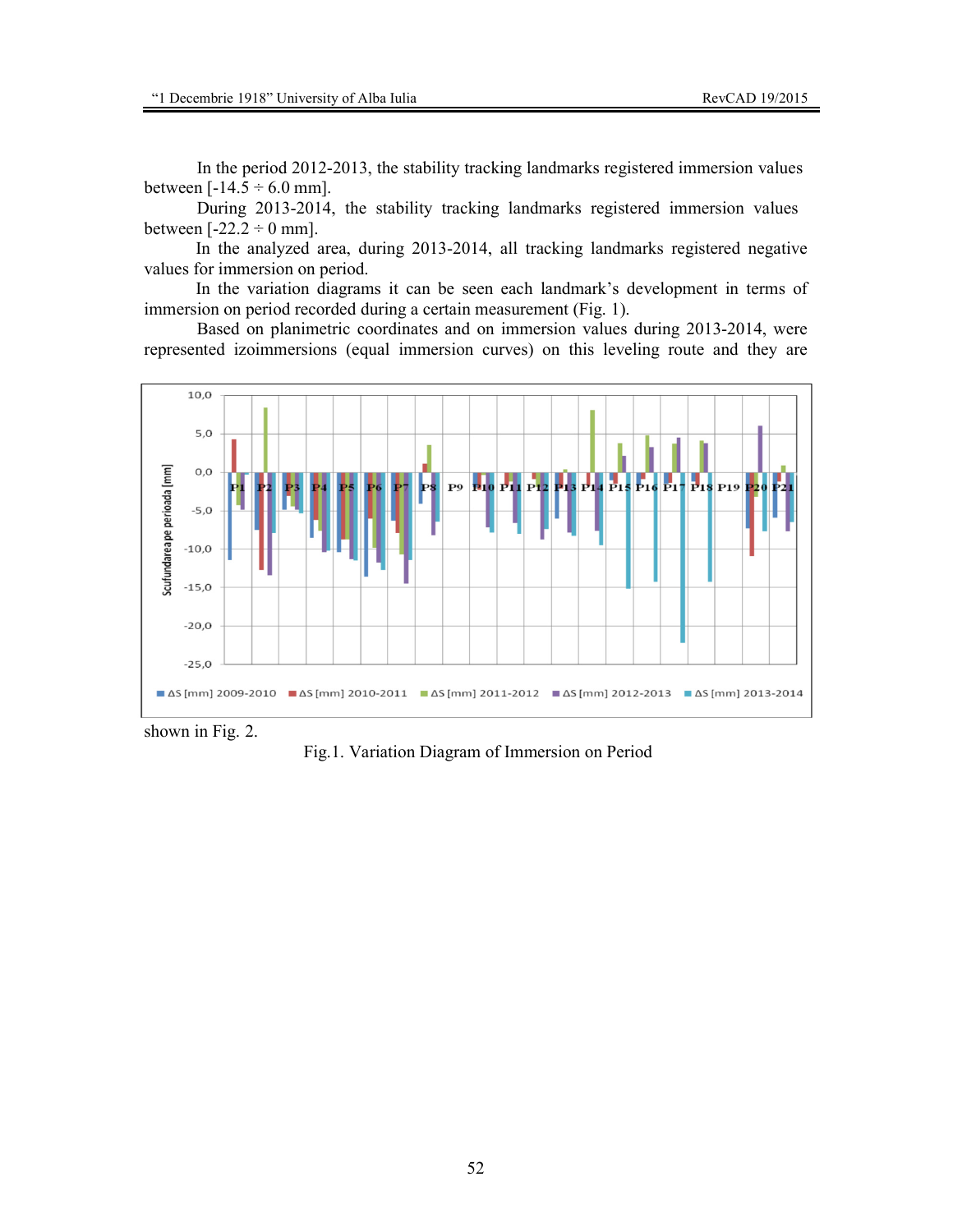

Fig. 2 is read using the scale of immersion for the period 2013-2014 (shades of color), where are highlighted in yellow positive values representing land liftings and in red negative values representing land immersions, values given in mm.[4]

#### 4. **Conclusions**

The results of measurements in 2014 at topographic marks placed in the foundations of buildings indicate that they are constantly moving vertically.

Topographic-geodetic methods through high precision measurements made and by the modalities of collecting data and estimation of results is a basic system in the extensive process of studying the behavior of construction.

Within topographic tracking monitoring of the constructions, it will be given particular attention to:

> • Vertical movements registered by level landmarks from the construction area or topographic marks area.

> • Surface modification that may occur due to the action of natural and anthropogenic environmental factors in the area tracked.